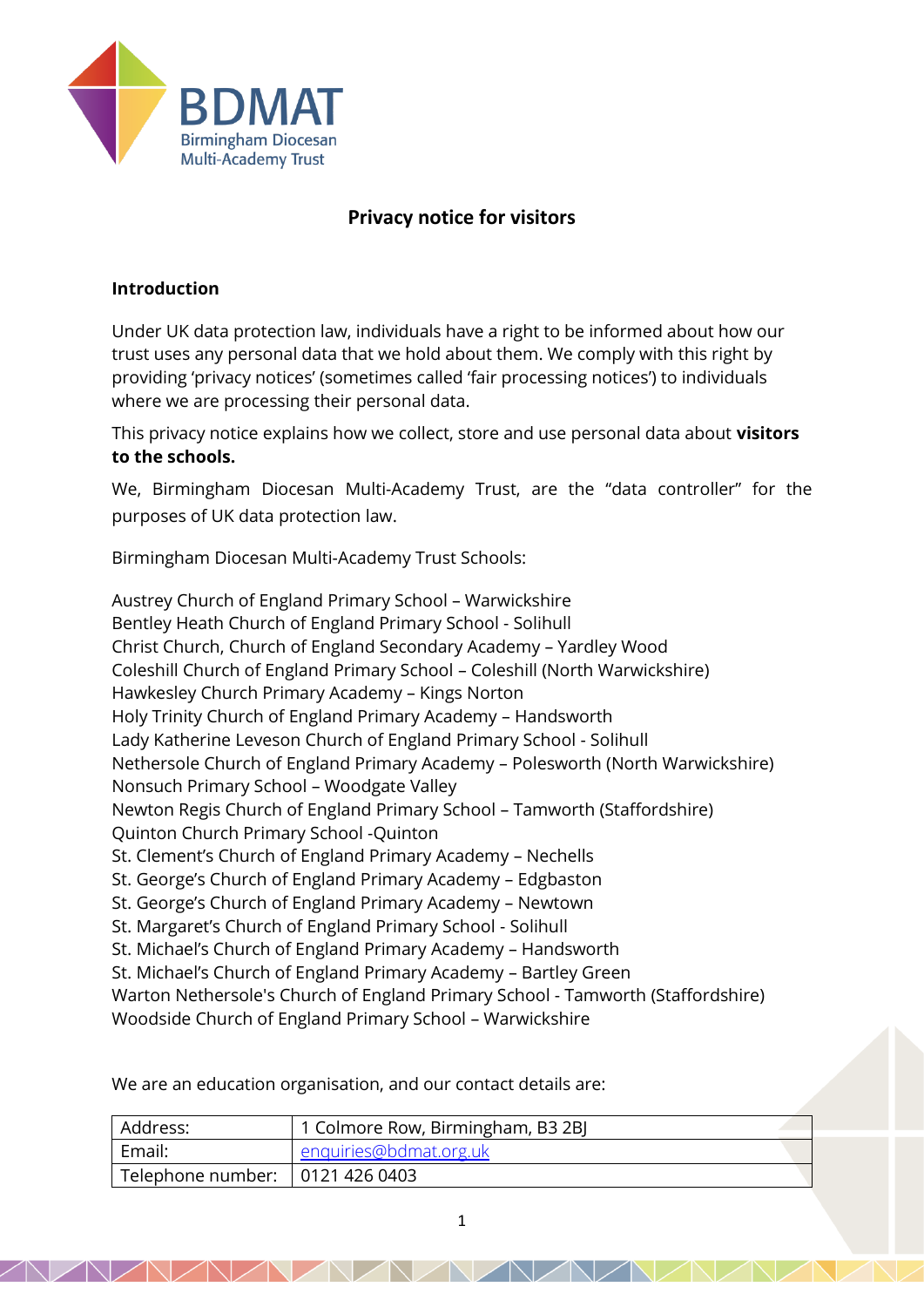

Our Data Protection Officer (DPO) is Michele Fullwood, Head of School Support, who can be contacted at 1 Colmore Row, Birmingham, B3 2BJ, [dpo@bdmat.org.uk](mailto:dpo@bdmat.org.uk) or 0121 426 0403 if you have any queries about this notice or anything related to data protection.

# **The personal data we hold.**

Personal data that we may collect, use, store and share (when appropriate) about you includes, but is not restricted to:

- Name.
- Contact details
- Information relating to visits to the schools e.g. the individual's company or organisation name, arrival and departure time and car number plate.

We may also collect, use, store and share (when appropriate) information about you that falls into "special categories" of more sensitive personal data. This includes, but is not restricted to:

- Information about any access arrangements that maybe required
- Photographs for identification purposes
- CCTV images captured in school

We may also hold data about you that we have received from other organisations, including other schools and social services

### **Why we use this data**

We use the data listed above to:

- a) Identify you and keep you safe while on school site
- b) Keep pupils and staff safe
- c) Maintain accurate records of visits to school
- d) Provide appropriate access arrangements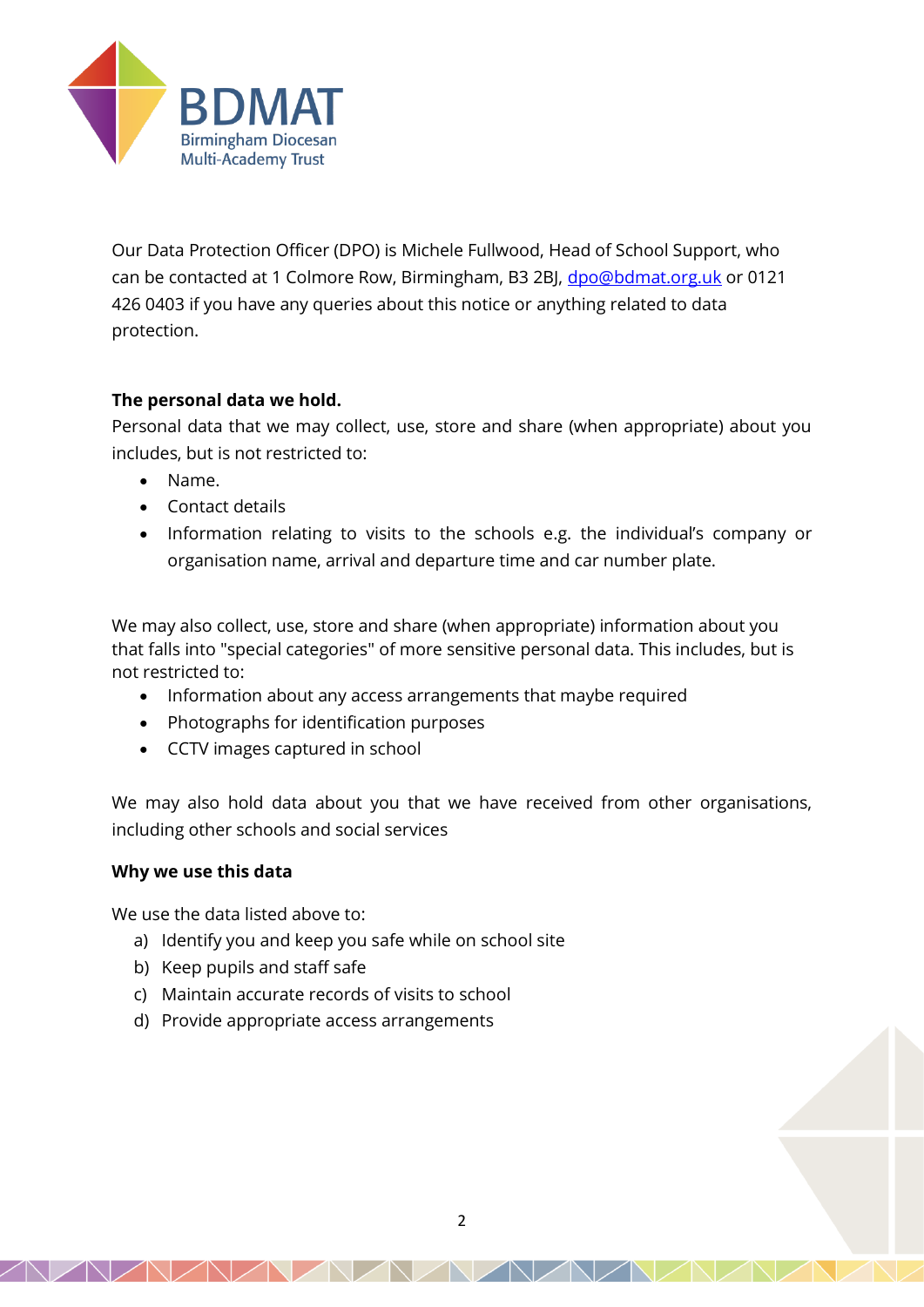

# **Use of your personal data for marketing purposes**

Where you have given us consent to do so, we may send you marketing information by email or text promoting school events, campaigns, charitable causes or services that may be of interest to you.

You can withdraw consent or 'opt out' of receiving these emails and/or texts at any time by contacting us (see 'Contact us' below).

# **Use of your personal data in automated decision making and profiling**

We do not currently process any personal data through automated decision making or profiling. If this changes in the future, we will amend any relevant privacy notices to explain the processing to you, including your right to object to it.

### **The lawful basis for which we use this data**

Our lawful bases for processing your personal data for the purposes listed in the **Why we use this data** section above are as follows:

For the purposes of b) from the section **Why we use this data** in accordance with the "Legal Obligation" basis - we need to process personal data to meet our responsibilities under law as set out here: All schools must carry out checks on individuals to safeguard pupils as recorded in Keeping Children Safe in Education.

For the purposes a) c) and d) from the section **Why we use this data** in accordance with the "Legal Obligation" basis - we need to process personal data to meet our responsibilities under law as set out here: The Health and Safety at Work Act 1974 and The Management of Health and Safety at Work Regulations 1999 state all schools have a duty to protect the health and safety of all visitors

Where you have provided us with consent to use your personal data, you may withdraw this consent at any time. We will make this clear when requesting your consent, and explain how you would go about withdrawing consent if you wish to do so

### **Our basis for using special category data**

For 'special category' data, we only collect and use it when we have both a lawful basis, as set out above, and one of the following conditions for processing as set out in UK data protection law: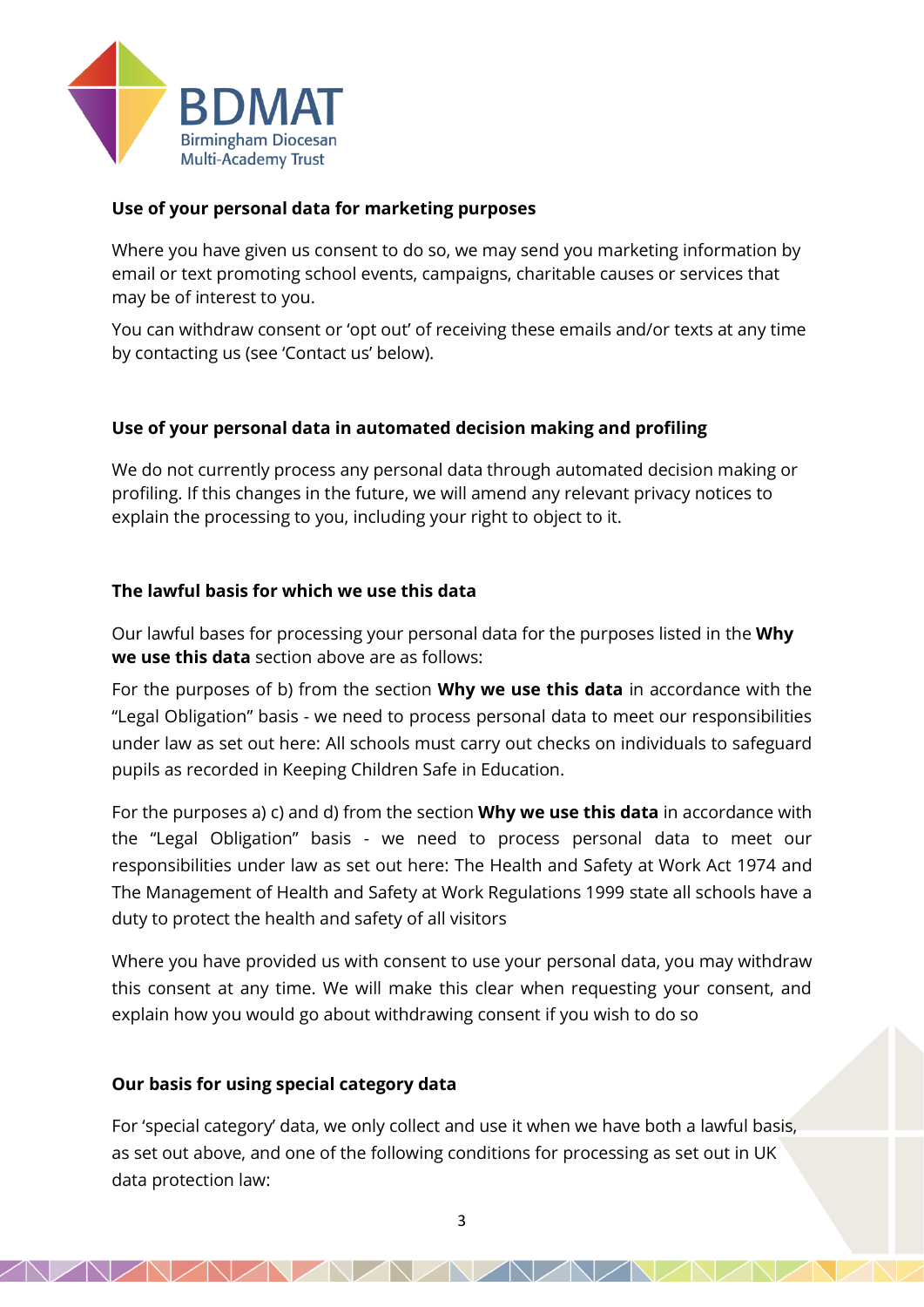

- We have obtained your explicit consent to use your personal data in a certain way
- We need to perform or exercise an obligation or right in relation to employment, social security or social protection law.
- We need to protect an individual's vital interests (i.e. protect your life or someone else's life), in situations where you're physically or legally incapable of giving consent
- The data concerned has already been made manifestly public by you
- We need to process it for the establishment, exercise or defence of legal claims
- We need to process it for reasons of substantial public interest as defined in legislation
- We need to process it for health or social care purposes, and the processing is done by, or under the direction of, a health or social work professional or by any other person obliged to confidentiality under law
- We need to process it for public health reasons, and the processing is done by, or under the direction of, a health professional or by any other person obliged to confidentiality under law
- We need to process it for archiving purposes, scientific or historical research purposes, or for statistical purposes, and the processing is in the public interest

For criminal offence data, we will only collect and use it when we have both a lawful basis, as set out above, and a condition for processing as set out in UK data protection law. Conditions include:

- We have obtained your consent to use it in a specific way
- We need to protect an individual's vital interests (i.e. protect your life or someone else's life), in situations where you're physically or legally incapable of giving consent
- The data concerned has already been made manifestly public by you
- We need to process it for, or in connection with, legal proceedings, to obtain legal advice, or for the establishment, exercise or defence of legal rights
- We need to process it for reasons of substantial public interest as defined in legislation

# **Collecting this data**

While the majority of information we collect about you is mandatory, there is some information that can be provided voluntarily.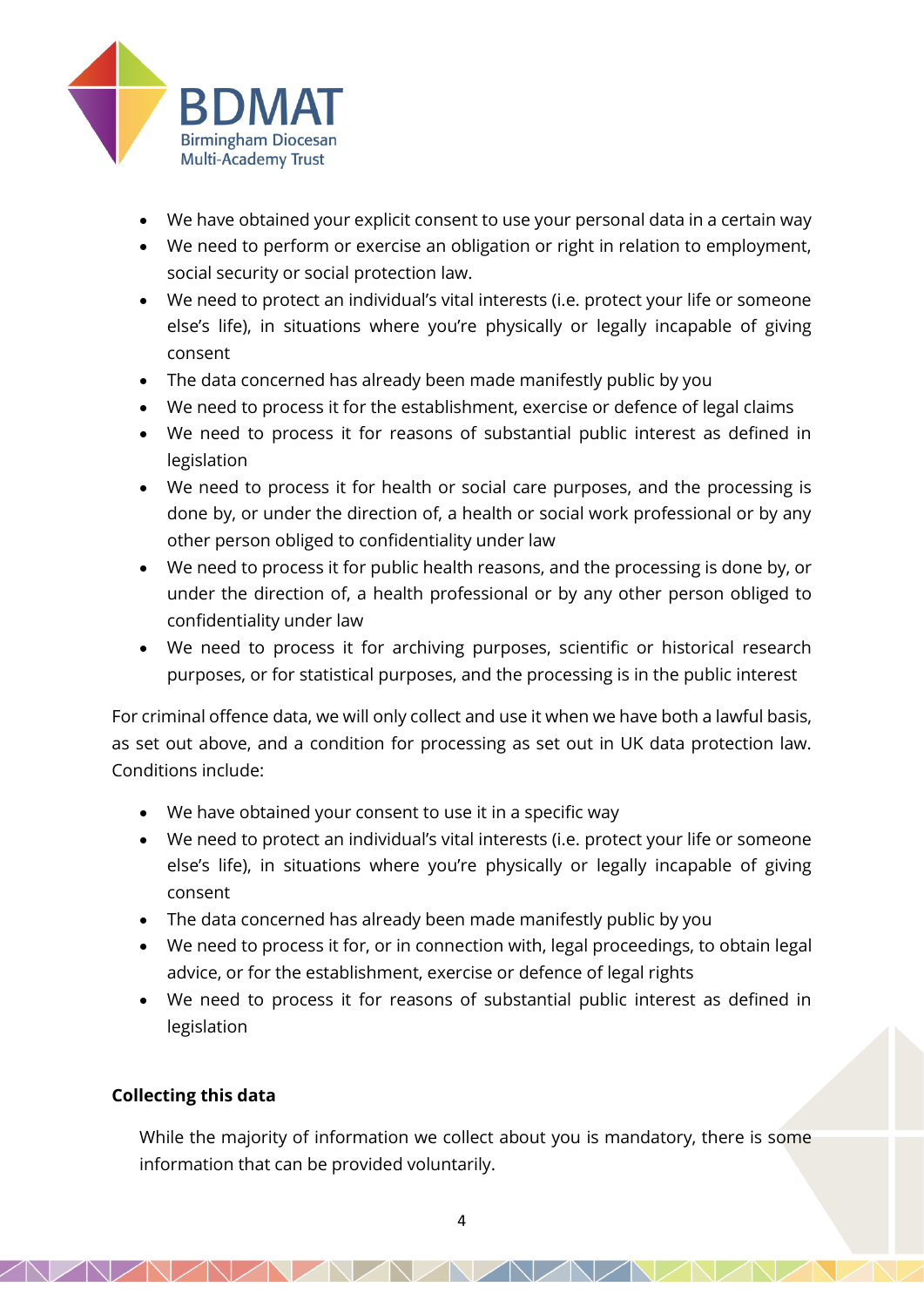

Whenever we seek to collect information from you, we make it clear whether you must provide this information (and if so, what the possible consequences are of not complying), or whether you have a choice.

Most of the data we hold about you will come from you, but we may also hold data about you from:

- Local authorities
- Government departments or agencies
- Police forces, courts, tribunals
- Other schools or trusts

#### **How we store the data**

We keep personal information about you while you are visiting our schools. We may also keep it beyond your visit with us if this is necessary.

Our data retention guidelines, which can be found on the BDMAT website <https://bdmatschools.com/documents/bdmat-retention-policy/> sets out how long we keep information about staff. A copy is available on request.

We have put in place appropriate security measures to prevent your personal information from being accidentally lost, used or accessed in an unauthorised way, altered or disclosed.

We will dispose of your personal data securely when we no longer need it.

### **Who we share data with**

We do not share information about you with any third party without consent unless the law and our policies allow us to do so.

Where it is legally required, or necessary (and it complies with UK data protection law), we may share personal information about you with:

- The local authority that the school is based in [either Birmingham, Solihull or Warwickshire] – to meet our legal obligations to share certain information with it, such as safeguarding concerns
- Government departments or agencies
- Our regulator, Ofsted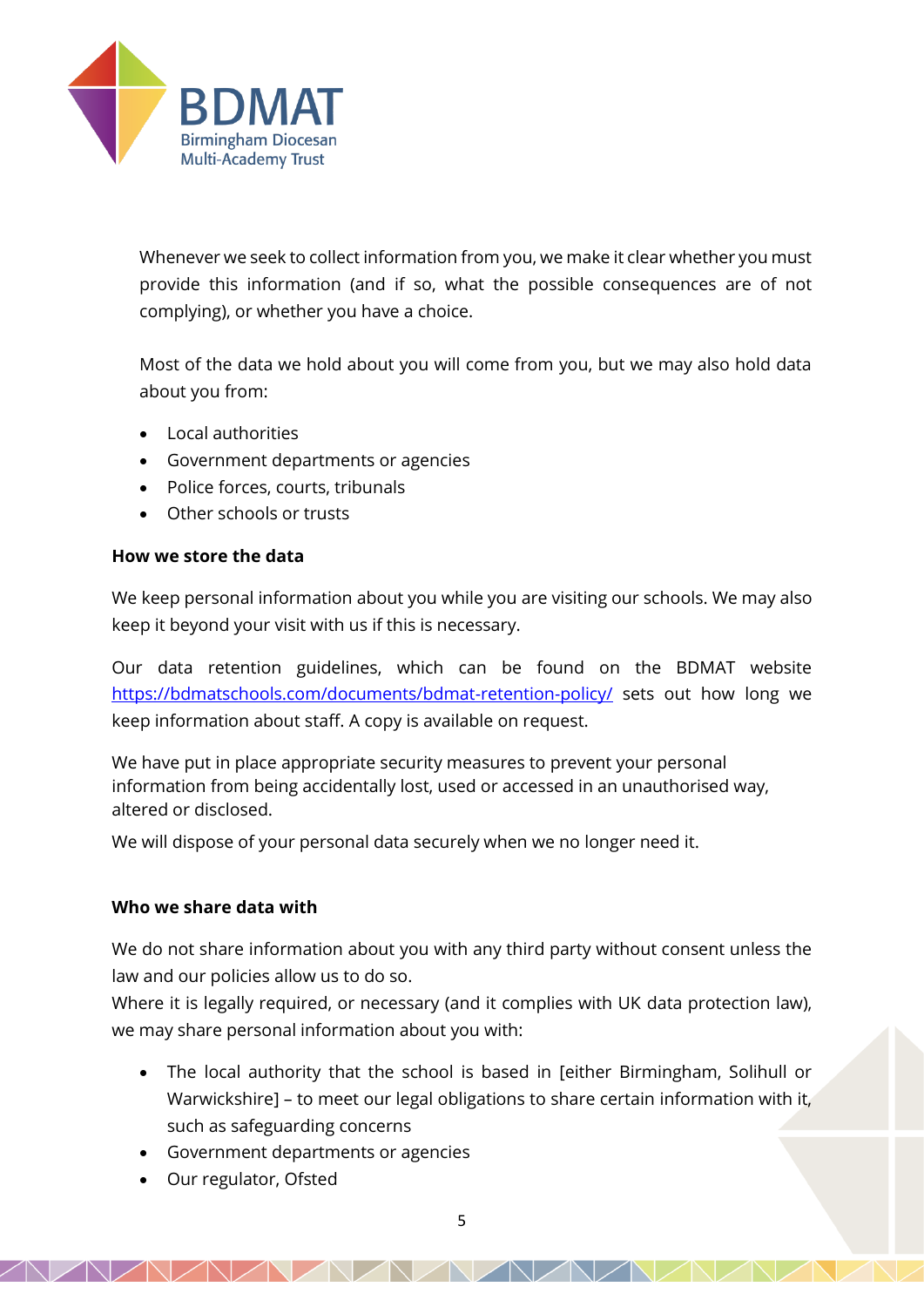

- Suppliers and service providers:
	- ➢ Our sign in system
- Our auditors
- Financial organisations
- Security organisations
- Professional advisers and consultants
- Police forces, courts, tribunals

# **Your Rights**

# **How to access personal information that we hold about you**

You have a right to make a "subject access request" to gain access to personal information that we hold about you.

If you make a subject access request, and if we do hold information about you, we will (subject to any exemptions that apply):

- Give you a description of it
- Tell you why we are holding and processing it, and how long we will keep it for
- Explain where we got it from, if not from you
- Tell you who it has been, or will be, shared with
- Let you know whether any automated decision-making is being applied to the data, and any consequences of this
- Give you a copy of the information in an intelligible form

You may also have the right for your personal information to be transmitted electronically to another organisation in certain circumstances.

If you would like to make a request, please contact us (see 'Contact us' below).

Subject access requests can be made verbally. To ensure that your verbal request is fully understood the Information Commissioners Office (ICO) on their website say the following:

*Yes. You can make a subject access request verbally, but we recommend you put it in writing if possible because this gives you a record of your request.*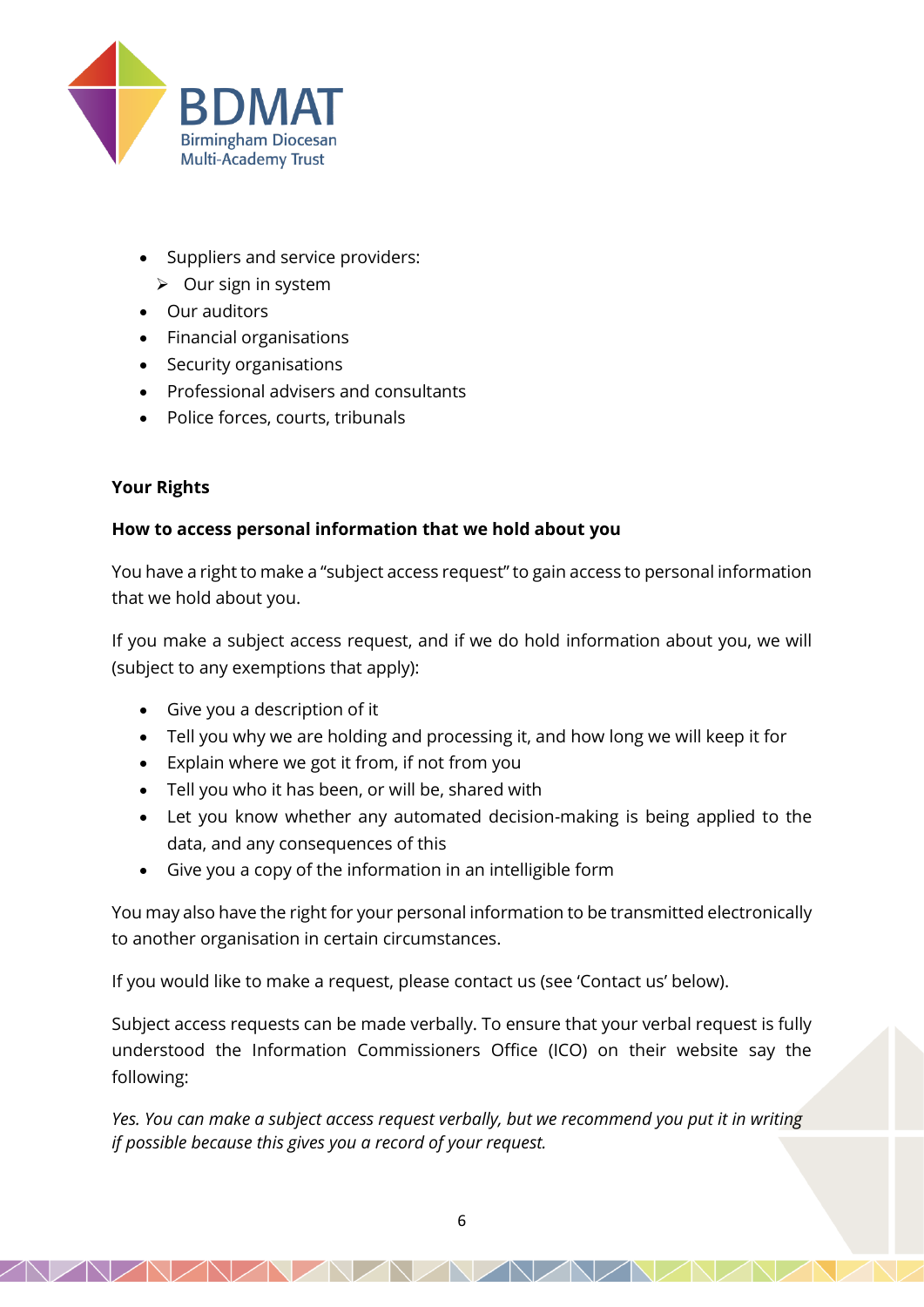

*If you are making a verbal request, try to:*

- *use straightforward, polite language;*
- *focus the conversation on your subject access request;*
- discuss the reason for your request, if this is appropriate work with them to identify *the type of information you need and where it can be found;*
- *ask them to make written notes – especially if you are asking for very specific information; and*
- *check their understanding – ask them to briefly summarise your request and inform them if anything is incorrect or missing before finishing the conversation.*

*However, even if you make your request verbally, we recommend you follow it up in writing (eg by letter, email or using a standard form).*

To avoid confusion, we ask you when making a subject access request, you do so by contacting our Data Protection Officer, Michele Fullwood, in writing to Birmingham Diocesan Multi-Academy Trust, 1 Colmore Row, Birmingham, B3 2BJ or by email to [dpo@bdmat.org.uk](mailto:dpo@bdmat.org.uk)

# **Your other rights regarding your data**

Under UK data protection law, you have certain rights regarding how your personal data is used and kept safe. For example you have the right to:

- Object to processing of your personal data
- Prevent processing of your personal data for the purpose of direct marketing.
- Object to decisions being taken by automated means.
- In certain circumstances, have your personal data rectified, erased or restricted in its processing
- Withdraw your consent, where you have previously provided it for collection, processing and transfer of your personal data for a specific purpose.
- In certain circumstances, be notified of a data breach
- Make a complaint to the Information Commissioner's Office
- Claim compensation for damages caused by a breach of the Data Protection Regulations.